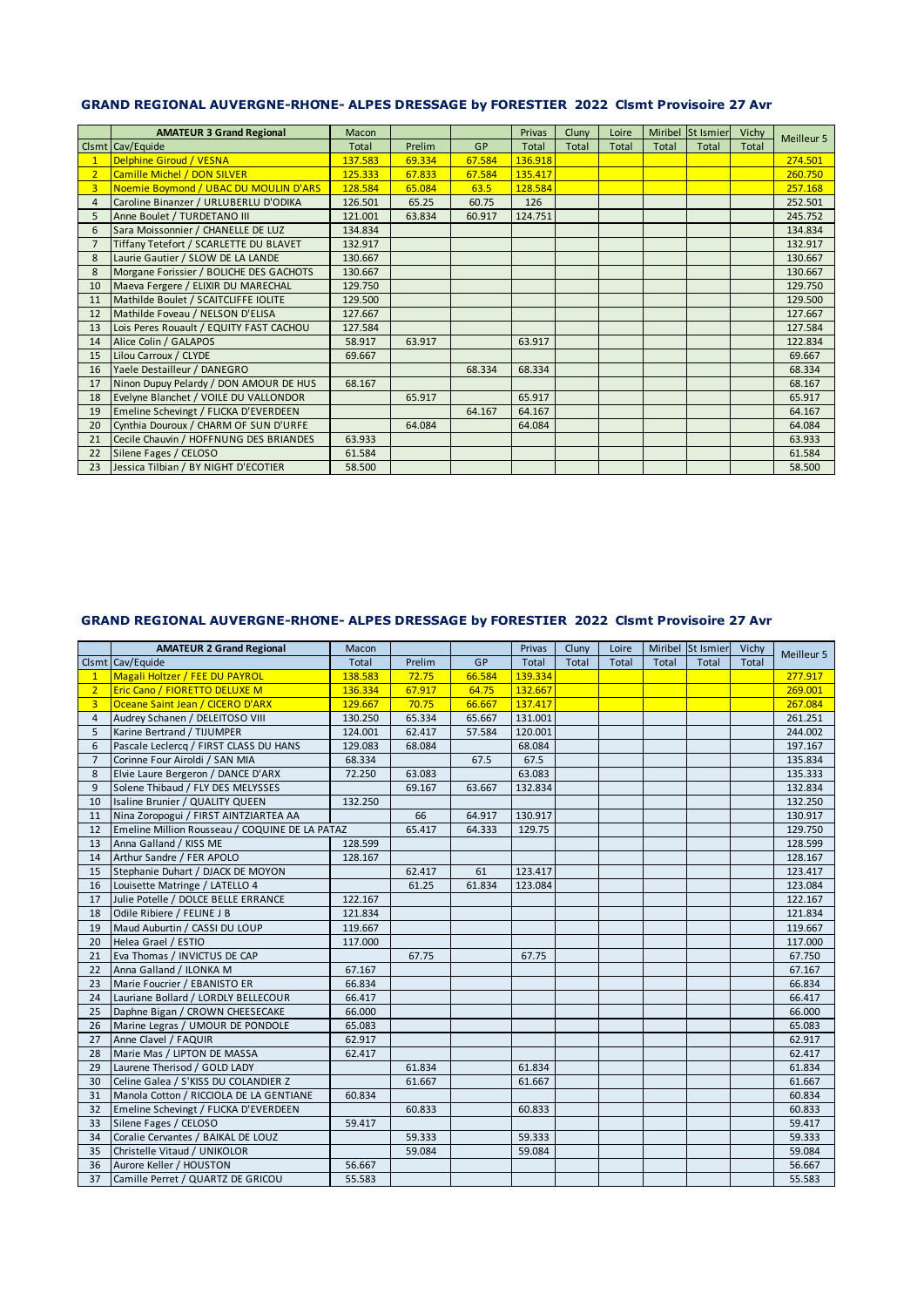### GRAND REGIONAL AUVERGNE-RHONE- ALPES DRESSAGE by FORESTIER 2022 Clsmt Provisoire 27 Avr

|                | <b>AMATEUR 1 Grand Regional</b>             | Macon        |        |           | <b>Privas</b> | Cluny        | Loire        |       | Miribel St Ismier | Vichy        |                   |
|----------------|---------------------------------------------|--------------|--------|-----------|---------------|--------------|--------------|-------|-------------------|--------------|-------------------|
|                | Clsmt Cav/Equide                            | <b>Total</b> | Prelim | <b>GP</b> | <b>Total</b>  | <b>Total</b> | <b>Total</b> | Total | <b>Total</b>      | <b>Total</b> | <b>Meilleur 5</b> |
| $\overline{1}$ | <b>Emeline Schevingt / EXTASY</b>           | 127.080      | 66.351 | 62.325    | 128.676       |              |              |       |                   |              | 255.756           |
| $\overline{2}$ | <b>Maud Gruffaz / ANDROSACE</b>             | 121.059      | 63.919 | 60.175    | 124.094       |              |              |       |                   |              | 245.153           |
| 3              | Louisa Mock / CESAR DE MASSA                | 64.316       | 62.207 | 64.868    | 127.075       |              |              |       |                   |              | 191.391           |
| $\overline{4}$ | Jean Baptiste Vayssier / LILLY FEE          | 58.874       | 65.45  | 55.939    | 121.389       |              |              |       |                   |              | 180.263           |
| 5              | Anna Dupuy Pelardy / HILARIO SAINT H        | 141.519      |        |           |               |              |              |       |                   |              | 141.519           |
| 6              | <b>Aurelie Prigent / QALAAK DES BRUYERE</b> | 136.018      |        |           |               |              |              |       |                   |              | 136.018           |
| $\overline{7}$ | Lucie Planchet / QUINCY JONES DU SOLEIL     | 133.650      |        |           |               |              |              |       |                   |              | 133.650           |
| 8              | <b>Tristan Le Minoux / SALITOS</b>          |              | 66.838 | 66.096    | 132.934       |              |              |       |                   |              | 132.934           |
| 9              | Stella Briand / FANTASTIQUE 16              | 132.560      |        |           |               |              |              |       |                   |              | 132.560           |
| 10             | Elisabeth Virgilio / LONDON HARRY           | 130.904      |        |           |               |              |              |       |                   |              | 130.904           |
| 11             | Elisabeth Virgilio / DARK DIAMOND 79        | 130.326      |        |           |               |              |              |       |                   |              | 130.326           |
| 12             | Magali Regnier / VOLUCRIS                   |              | 64.775 | 61.447    | 126.222       |              |              |       |                   |              | 126.222           |
| 13             | Laurence Bouvet / DELTA VOICE KAREF         |              | 64.504 | 61.491    | 125.995       |              |              |       |                   |              | 125.995           |
| 14             | Jean Claude Grange / DUNIDA TROIS COMMUNES  |              | 63.009 | 62.983    | 125.992       |              |              |       |                   |              | 125.992           |
| 15             | Juliette Collard / TIENTO DU MATIN          |              | 63.739 | 61.93     | 125.669       |              |              |       |                   |              | 125.669           |
| 16             | <b>Emmanuel Minot / J'FLORITANO</b>         | 60.405       | 64.955 |           | 64.955        |              |              |       |                   |              | 125.360           |
| 17             | <b>Blanche Brailly / DUBAI</b>              | 125.016      |        |           |               |              |              |       |                   |              | 125.016           |
| 18             | Layla Schmid / DUJARDIN D'ARX               | 72.456       |        |           |               |              |              |       |                   |              | 72.456            |
| 19             | Layla Schmid / FREEK D'ARX                  | 70.834       |        |           |               |              |              |       |                   |              | 70.834            |
| 20             | Emmanuel Minot / O'FREUDE                   |              | 65.856 |           | 65.856        |              |              |       |                   |              | 65.856            |
| 21             | Celine Grocg / VOLUPTO DES BOURDONS         |              |        | 63.859    | 63.859        |              |              |       |                   |              | 63.859            |
| 22             | Laurine Aubert Robert / BRAGANCA DE MASSA   |              | 63.64  |           | 63.64         |              |              |       |                   |              | 63.640            |
| 23             | Isabelle Falconnet / STANE DE LA PEROUSE    |              |        | 63.553    | 63.553        |              |              |       |                   |              | 63.553            |
| 24             | Sarah Planchet / DOYLE DES BLANCS           | 63.509       |        |           |               |              |              |       |                   |              | 63.509            |
| 25             | Anne Sabine Cousin / ULRIC DU FRUITIER      | 60.180       |        |           |               |              |              |       |                   |              | 60.180            |
| 26             | Charlotte Coquerelle / GAGA STH             | 58.964       |        |           |               |              |              |       |                   |              | 58.964            |
| 27             | Emmanuel Minot / O'FREUDE                   | 58.946       |        |           |               |              |              |       |                   |              | 58.946            |
| 28             | Amandine Brunel / BDREAM DES PALUDS         | 58.333       |        |           |               |              |              |       |                   |              | 58.333            |
| 29             | Chloe Rodary / DIVINE BROWN                 | 55.270       |        |           |               |              |              |       |                   |              | 55.270            |
| 30             | Vanessa Lafosse / CADENCE DE LA MURE        | 54.865       |        |           |               |              |              |       |                   |              | 54.865            |

# **GRAND REGIONAL AUVERGNE-RHONE- ALPES DRESSAGE by FORESTIER 2022 Clsmt Provisoire 27 Avr**

|    | <b>AMATEUR ELITE Grand Regional</b>          | Macon   |        |        | Privas  | Cluny | Loire |       | Miribel St Ismier | Vichy | Meilleur 5 |
|----|----------------------------------------------|---------|--------|--------|---------|-------|-------|-------|-------------------|-------|------------|
|    | Clsmt Cav/Equide                             | Total   | Prelim | GP     | Total   | Total | Total | Total | Total             | Total |            |
|    | Tristan Le Minoux / QUANTUM III              | 127.304 | 66.127 | 65.784 | 131.911 |       |       |       |                   |       | 259.215    |
|    | Hugo Salvador / FUEGO 123                    | 125.000 | 62.549 | 64.216 | 126.765 |       |       |       |                   |       | 251.765    |
|    | <b>Xavier Mouilleseaux / DJOEY CAMERON Z</b> | 123.137 | 58.823 | 65.294 | 124.117 |       |       |       |                   |       | 247.254    |
|    | Elina Schmid / HOPE D'ARX                    |         | 70.539 | 67.549 | 138.088 |       |       |       |                   |       | 138.088    |
|    | Sophie Plagnol / BODEGUERO ER                |         | 64.608 | 65.735 | 130.343 |       |       |       |                   |       | 130.343    |
| 6  | Thibaut Montard / CAMPO DU BALMAS            | 121.324 |        |        |         |       |       |       |                   |       | 121.324    |
|    | Lorna Armstrong / WOLARE                     | 57.598  |        | 63.039 | 63.039  |       |       |       |                   |       | 120.637    |
| 8  | Mireille Dutrievoz / CATWALK                 |         | 62.157 | 56.029 | 118.186 |       |       |       |                   |       | 118.186    |
|    | Cendrine Pouget / FLEUR                      |         | 55.883 | 60.735 | 116.618 |       |       |       |                   |       | 116.618    |
| 10 | Arthur Sandre / HOESCO                       | 62.304  |        |        |         |       |       |       |                   |       | 62.304     |
| 10 | Tessa Berkley / BERDIEN SOLLENBURG           | 62.304  |        |        |         |       |       |       |                   |       | 62.304     |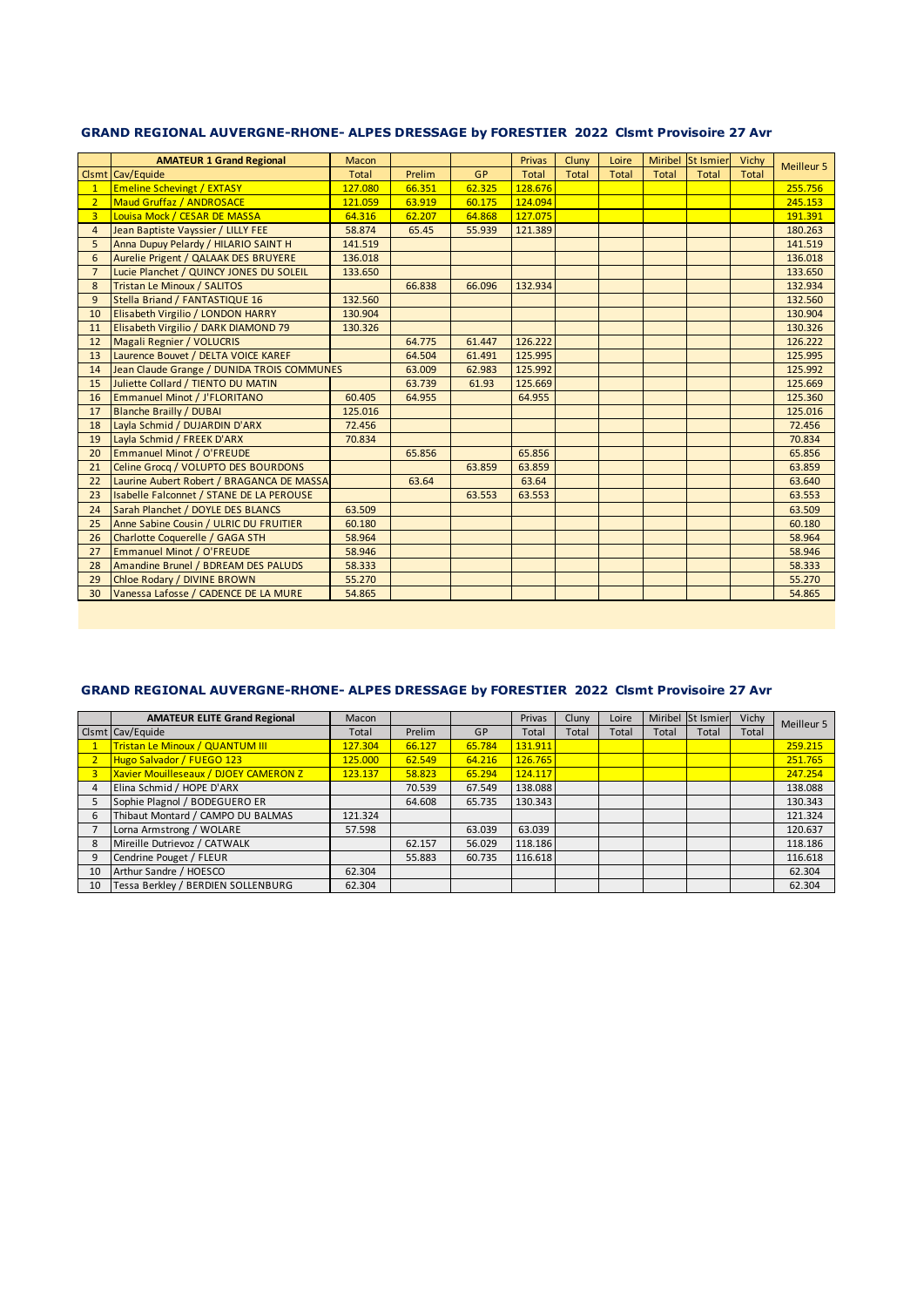#### GRAND REGIONAL AUVERGNE-RHONE- ALPES DRESSAGE by FORESTIER 2022 Clsmt Provisoire 27 Avr

|    | <b>PRO3 Grand Regional</b>                  | Macon   |        |        | Privas  | Cluny | Loire |       | Miribel St Ismier | Vichy | Meilleur 5 |
|----|---------------------------------------------|---------|--------|--------|---------|-------|-------|-------|-------------------|-------|------------|
|    | Clsmt Cav/Equide                            | Total   | Prelim | GP     | Total   | Total | Total | Total | Total             | Total |            |
|    | <b>Clement Robert / FIFTYMAGIC DU MAGAY</b> | 135.404 | 68.869 | 67.572 | 136.441 |       |       |       |                   |       | 271.845    |
|    | <b>Flore Valarin / FURSTINA</b>             | 134.976 | 65.833 | 64     | 129.833 |       |       |       |                   |       | 264.809    |
| 3  | Nicolas Cogotzi / JALISCO DE BLANDIN        | 134.631 |        | 67.286 | 67.286  |       |       |       |                   |       | 201.917    |
| 4  | Clement Robert / ESTIMADO PY                | 65.238  | 63.988 | 65.238 | 129,226 |       |       |       |                   |       | 194.464    |
| 5  | Lea Christin / ENVERLY DE WANDELING         |         | 66.726 | 65.048 | 131.774 |       |       |       |                   |       | 131.774    |
| 6  | Virginia Lundin / VAN HOLLI                 | 66.476  |        | 64.571 | 64.571  |       |       |       |                   |       | 131.047    |
|    | Lauriane Brun / SOPRANO'S DREAM             |         | 63.69  | 66.524 | 130.214 |       |       |       |                   |       | 130.214    |
| 8  | Virginia Lundin / BACARA DE LA BARONNIE     |         |        | 67.333 | 67.333  |       |       |       |                   |       | 67.333     |
| 9  | Martine Balaguier / DROGHEDA DE LA MURE     |         | 64.524 |        | 64.524  |       |       |       |                   |       | 64.524     |
| 10 | Eva Pagnotta / FANTASTIC FILOMENA           |         | 63.75  |        | 63.75   |       |       |       |                   |       | 63.750     |
| 11 | Julie Hazan / TORONTO SAINT AMOUR           | 57.262  |        |        |         |       |       |       |                   |       | 57.262     |

### **GRAND REGIONAL AUVERGNE-RHONE- ALPES DRESSAGE by FORESTIER 2022 Clsmt Provisoire 27 Avr**

|    | <b>PRO2 Grand Regional</b>               | Macon   |        |        | <b>Privas</b> | Cluny | Loire |       | Miribel St Ismier | Vichy | Meilleur 5 |
|----|------------------------------------------|---------|--------|--------|---------------|-------|-------|-------|-------------------|-------|------------|
|    | Clsmt Cav/Equide                         | Total   | Prelim | GP     | Total         | Total | Total | Total | Total             | Total |            |
|    | Marine Valot / BALTUS FLEURVILLE         | 139.363 | 72.382 | 71.52  | 143.902       |       |       |       |                   |       | 283.265    |
|    | <b>Eva Pagnotta / DALADY</b>             | 134.510 | 69.176 | 69.951 | 139.127       |       |       |       |                   |       | 273.637    |
| 3  | Alexia Stullein / WILD DACOTA            | 129.608 | 72.264 | 71.127 | 143.391       |       |       |       |                   |       | 272.999    |
| 4  | Sandie Le Bouvier / RICHARD              | 129.853 | 68.726 | 67.598 | 136.324       |       |       |       |                   |       | 266.177    |
|    | Matthieu Menelot / DASHKA DE WANDELING   | 127.745 | 69.255 | 68.088 | 137.343       |       |       |       |                   |       | 265.088    |
| 6  | Matthieu Menelot / ATCHOUM BONNEILLE     | 129.559 | 67.696 | 66.029 | 133.725       |       |       |       |                   |       | 263.284    |
|    | Patricia Coudurier / QUARTET LH          | 127.892 | 68.765 | 65.294 | 134.059       |       |       |       |                   |       | 261.951    |
| 8  | Alexia Mayer / FANTAISY                  | 129.265 |        |        |               |       |       |       |                   |       | 129.265    |
| 9  | Adrien Berne / HAMMAM                    | 119.118 |        |        |               |       |       |       |                   |       | 119.118    |
| 10 | Nicolas Cogotzi / JALISCO DE BLANDIN     |         | 70     |        | 70            |       |       |       |                   |       | 70.000     |
| 11 | Marine Valot / CRISTAL                   | 68.186  |        |        |               |       |       |       |                   |       | 68.186     |
| 12 | Clara Desplantes / FELICIA               | 67.010  |        |        |               |       |       |       |                   |       | 67.010     |
| 13 | Jean Charles Perrier / ARCHIBALD HADDOCK |         |        | 63.069 | 63.069        |       |       |       |                   |       | 63.069     |
| 14 | Charlotte Daval / IMPAR II SS            |         |        | 62.843 | 62.843        |       |       |       |                   |       | 62.843     |
| 15 | Jean Charles Perrier / TOM GRAND CHAMP   |         |        | 61.52  | 61.52         |       |       |       |                   |       | 61.520     |

#### GRAND REGIONAL AUVERGNE-RHONE- ALPES DRESSAGE by FORESTIER 2022 Clsmt Provisoire 27 Avr

| <b>PRO1 Grand Regional</b>         | Macon        |        |        | <b>Privas</b> | Cluny        | Loire        |       | Miribel St Ismier | Vichy        | Meilleur 5 |
|------------------------------------|--------------|--------|--------|---------------|--------------|--------------|-------|-------------------|--------------|------------|
| Clsmt Cav/Equide                   | <b>Total</b> | Prelim | GP     | <b>Total</b>  | <b>Total</b> | <b>Total</b> | Total | Total             | <b>Total</b> |            |
| Bertille Pelardy / DARIUS DE MASSA | 132.475      |        |        |               |              |              |       |                   |              | 132.475    |
| Candice Jammet / CUBA              |              | 64.91  | 60.539 | 125.449       |              |              |       |                   |              | 125.449    |
| Julie Hazan / TORONTO SAINT AMOUR  |              | 55.496 | 59.167 | 114.663       |              |              |       |                   |              | 114.663    |
| Dorina Schmid / FIRSTCLASS D'ARX   |              |        | 66.078 | 66.078        |              |              |       |                   |              | 66.078     |
| Maud Simon / SHEINRICH MAY         |              |        | 62.157 | 62.157        |              |              |       |                   |              | 62.157     |
| Evelyne Marcon / BELLA DE PREVILLE | 56.217       |        |        |               |              |              |       |                   |              | 56.217     |

#### **GRAND REGIONAL AUVERGNE-RHONE- ALPES DRESSAGE by FORESTIER 2022 Clsmt Provisoire 27 Avr**

| <b>PRO ELITE Grand Regional</b>             | Macon  |        |            | Privas  | Cluny | Loire |       | Miribel St Ismier | Vichy | Meilleur 5 |
|---------------------------------------------|--------|--------|------------|---------|-------|-------|-------|-------------------|-------|------------|
| Clsmt Cav/Equide                            | Total  | GP     | <b>GPS</b> | Total   | Total | Total | Total | Total             | Total |            |
| Caroline Brun / FIAVEL                      |        | 67.21  | 64.255     | 131.465 |       |       |       |                   |       | 131.465    |
| Sophia Moreau / ENIGMATIC W                 |        | 66.029 | 64.567     | 130.596 |       |       |       |                   |       | 130.596    |
| Marie Charlotte Blaire / SWEET DREAM LH     |        | 64.239 | 61.738     | 125.977 |       |       |       |                   |       | 125.977    |
| Aurore Bimet / DIAMANT                      |        | 60.181 | 62.092     | 122.273 |       |       |       |                   |       | 122.273    |
| Rachel Stickland / ERROLYMPIC CTWO          |        | 61.558 | 58.262     | 119.82  |       |       |       |                   |       | 119.820    |
| Lou Menguy / ALGO F                         | 48.642 | 57.392 |            | 57.392  |       |       |       |                   |       | 106.034    |
| Patricia Coudurier / FALCONETTI DE MERLIEUX | 66.957 |        |            |         |       |       |       |                   |       | 66.957     |
| Cedric Morandin / GRIBALDI                  | 63.913 |        |            |         |       |       |       |                   |       | 63.913     |
| Maud Simon / SHEINRICH MAY                  |        | 63.333 |            | 63.333  |       |       |       |                   |       | 63.333     |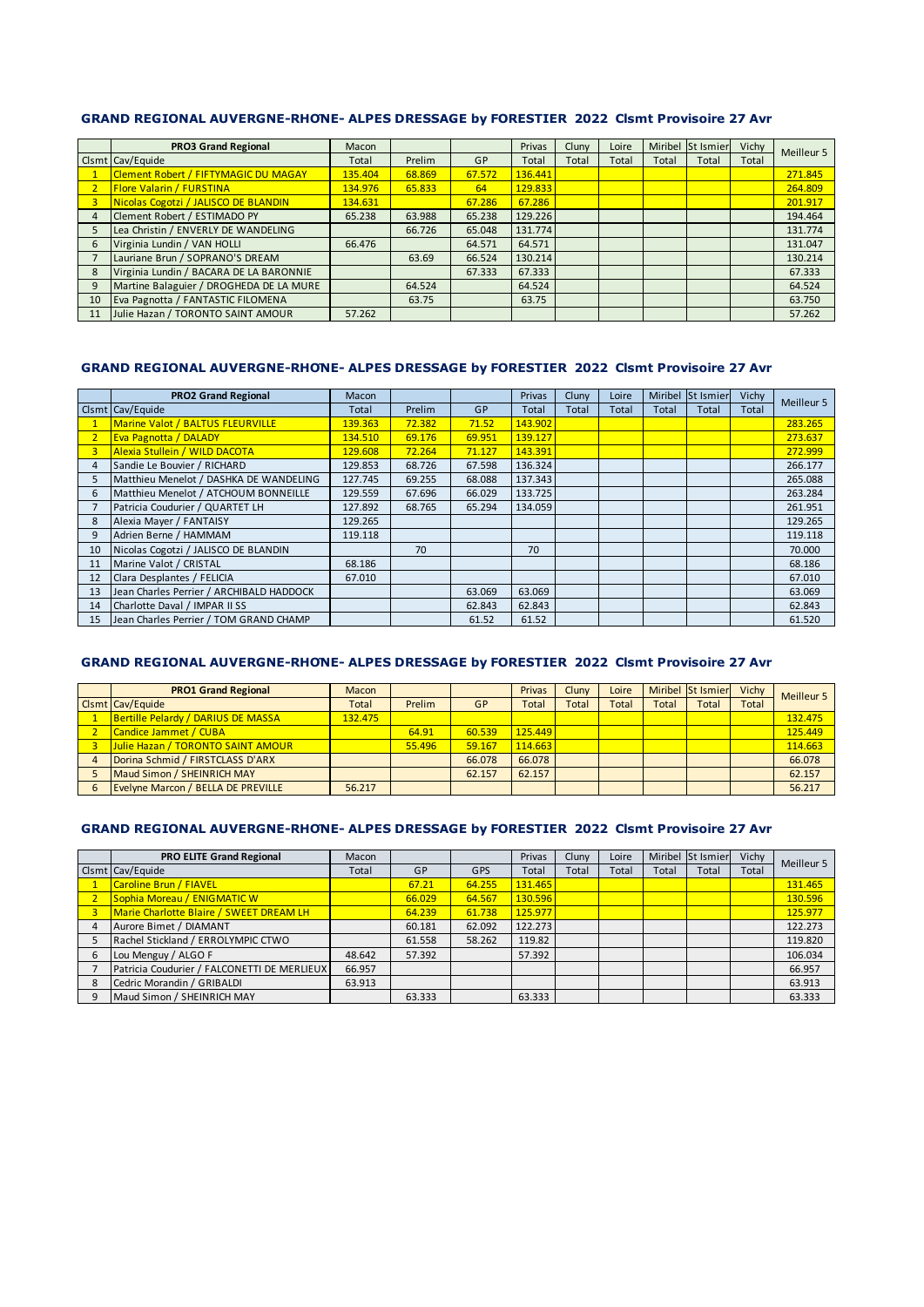#### **CRITERIUM GRAND REGIONAL AUVERGNE-RHONE- ALPES DRESSAGE by FORESTIER 2022 Clsmt Provisoire 27 Avr**

|                | <b>AMATEUR 3 Criterium</b>                  | <b>Macon</b> |        |        | Privas  | Cluny | Loire        |       | Miribel St Ismier | Vichy |            |
|----------------|---------------------------------------------|--------------|--------|--------|---------|-------|--------------|-------|-------------------|-------|------------|
|                | Clsmt Cav/Equide                            | <b>Total</b> | B      | A      | Total   | Total | <b>Total</b> | Total | Total             | Total | Meilleur 5 |
| $\mathbf{1}$   | Margaux Tonadre / HAUTBOIS DE COTTE         | 146.500      | 71.25  | 65.25  | 136.5   |       |              |       |                   |       | 283.000    |
| $\overline{2}$ | <b>Maud Perrin / HABANERO PY</b>            | 131.267      | 65.834 | 64     | 129.834 |       |              |       |                   |       | 261.101    |
| $\overline{3}$ | <b>Justine Faudel / HERMESS DES SOURCES</b> | 111.500      | 62.167 | 60.75  | 122.917 |       |              |       |                   |       | 234.417    |
| $\overline{4}$ | Cindy Brackenier / DAIQUIRI DE MASSA        |              | 71.75  | 71.834 | 143.584 |       |              |       |                   |       | 143.584    |
| 5              | Amandine Dalmas / HEAVEN FLEYSETS           | 141.168      |        |        |         |       |              |       |                   |       | 141.168    |
| 6              | Stephanie Chastagner / EDITOR JL            |              | 68.584 | 65.583 | 134.167 |       |              |       |                   |       | 134.167    |
| $\overline{7}$ | Amelie Decitre / HURFEE DE SARROUX          |              | 68.917 | 60.834 | 129.751 |       |              |       |                   |       | 129.751    |
| 8              | Catherine Vendrame / REX PI                 | 129.501      |        |        |         |       |              |       |                   |       | 129.501    |
| 9              | Floriane Chapus / DRAGOR D'ARX              |              | 62.334 | 65.75  | 128.084 |       |              |       |                   |       | 128.084    |
| 10             | Jessica Tilbian / BY NIGHT D'ECOTIER        | 127.834      |        |        |         |       |              |       |                   |       | 127.834    |
| 10             | Maelane Elain / ANTARES DU MAS              | 127.834      |        |        |         |       |              |       |                   |       | 127.834    |
| 12             | Maud Gosset / ENSUENO TD                    |              | 67.167 | 60.5   | 127.667 |       |              |       |                   |       | 127.667    |
| 13             | Megane Guinot / TINTO FAYETTES              |              | 66.167 | 60.584 | 126.751 |       |              |       |                   |       | 126.751    |
| 14             | Virginia Bonaud / BOHEMIA DE JAS            |              | 61.917 | 63.084 | 125.001 |       |              |       |                   |       | 125.001    |
| 15             | Corinne Gudefin / ESTRELLA DU VIGNEAU       |              | 63.417 | 59.167 | 122.584 |       |              |       |                   |       | 122.584    |
| 16             | Chloe Robin / FARWEST DE VERDUIZANT         |              | 52     | 59.25  | 111.25  |       |              |       |                   |       | 111.250    |
| 17             | Cynthia Gomez / DJANEIRO DE TALVERN         |              | 57.75  | 51     | 108.75  |       |              |       |                   |       | 108.750    |
| 18             | Stephane Oriol / HISPANO                    |              | 54.084 | 52.75  | 106.834 |       |              |       |                   |       | 106.834    |
| 19             | Yaele Destailleur / DANEGRO                 |              | 71.167 |        | 71.167  |       |              |       |                   |       | 71.167     |
| 20             | Camille Reynaud / RAFALE DU FRETY           | 70.000       |        |        |         |       |              |       |                   |       | 70.000     |
| 21             | Marina Dubois / HAME DU CHATEAU             |              |        | 66.417 | 66.417  |       |              |       |                   |       | 66.417     |
| 22             | Marion Epinat / TEMPO ACTIVE PRINCE         | 65.917       |        |        |         |       |              |       |                   |       | 65.917     |
| 23             | Evelyne Blanchet / VOILE DU VALLONDOR       |              |        | 65.834 | 65.834  |       |              |       |                   |       | 65.834     |
| 24             | Virginie Villeneuve / QUINA TROIS COMMUNES  |              |        | 65.75  | 65.75   |       |              |       |                   |       | 65.750     |
| 25             | Justine Perrin / EVE Y DANSE BEL'AIR        |              |        | 65.667 | 65.667  |       |              |       |                   |       | 65.667     |
| 26             | Helea Grael / STITCH VH BLOEMENHOF          | 65.500       |        |        |         |       |              |       |                   |       | 65.500     |
| 27             | Ninon Dupuy Pelardy / DON AMOUR DE HUS      | 64.667       |        |        |         |       |              |       |                   |       | 64.667     |
| 28             | Annaelle Millet / BIP BIP DU CHENE          | 63.417       |        |        |         |       |              |       |                   |       | 63.417     |
| 28             | Elisa Nodin / DAVINA DE LA PEROUSE          |              |        | 63.417 | 63.417  |       |              |       |                   |       | 63.417     |
| 30             | Alice Colin / GALAPOS                       |              |        | 62.167 | 62.167  |       |              |       |                   |       | 62.167     |
| 31             | Cynthia Douroux / CHARM OF SUN D'URFE       |              |        | 60.917 | 60.917  |       |              |       |                   |       | 60.917     |
| 32             | Lois Peres Rouault / LOVERBOY CASTELROC     | 59.834       |        |        |         |       |              |       |                   |       | 59.834     |

## **CRITERIUM GRAND REGIONAL AUVERGNE-RHONE- ALPES DRESSAGE by FORESTIER 2022 Clsmt Provisoire 27 Avr**

|                | <b>AMATEUR 2 Criterium</b>                    | Macon   |        |                | Privas  | Cluny | Loire |       | Miribel St Ismier | Vichy |            |
|----------------|-----------------------------------------------|---------|--------|----------------|---------|-------|-------|-------|-------------------|-------|------------|
|                | Clsmt Cav/Equide                              | Total   | B      | $\overline{A}$ | Total   | Total | Total | Total | Total             | Total | Meilleur 5 |
| 1              | Laurene Therisod / GOLD LADY                  | 127.000 | 67.5   | 62             | 129.5   |       |       |       |                   |       | 256.500    |
| $\overline{2}$ | Isabelle Dareux Belvegue / EN EX VOTO BEL'AIR | 65.000  | 62.917 | 61.084         | 124.001 |       |       |       |                   |       | 189.001    |
| $\overline{3}$ | Caroline Cimetiere / ESMERALDA DU VIGNEAU     | 62.333  | 64.667 | 61.25          | 125.917 |       |       |       |                   |       | 188.250    |
| 4              | Joseph Lalauze / JOHN C.SOLLENBURG            |         | 66.5   | 67.75          | 134.25  |       |       |       |                   |       | 134.250    |
| 5              | Pauline Chauray / PEPITA DU TRY Z             | 131.084 |        |                |         |       |       |       |                   |       | 131.084    |
| 6              | Pauline Chauray / XIADOR                      |         | 66.583 | 64.167         | 130.75  |       |       |       |                   |       | 130.750    |
| $\overline{7}$ | Chrystel Attali / KIOLITA                     |         | 65     | 63.75          | 128.75  |       |       |       |                   |       | 128.750    |
| 8              | Marlene Rhaime / USSARD DE CHIVALLET          | 127.083 |        |                |         |       |       |       |                   |       | 127.083    |
| 9              | Doriane Barrucand / QAWWALI                   |         | 62.25  | 62.084         | 124.334 |       |       |       |                   |       | 124.334    |
| 10             | Flore Juan / ECLAT DE L'AUBOIS                | 123.917 |        |                |         |       |       |       |                   |       | 123.917    |
| 11             | Odile Ribiere / FELINE J B                    | 121.750 |        |                |         |       |       |       |                   |       | 121.750    |
| 12             | Leane Collet / BOLERO DE BONCE                |         |        | 71.083         | 71.083  |       |       |       |                   |       | 71.083     |
| 13             | Obeline Chovet / BLUES DES TOURETTES          |         | 67.834 |                | 67.834  |       |       |       |                   |       | 67.834     |
| 14             | Oceane Saint Jean / CICERO D'ARX              |         |        | 67.75          | 67.75   |       |       |       |                   |       | 67.750     |
| 15             | Manola Cotton / RICCIOLA DE LA GENTIANE       | 67.167  |        |                |         |       |       |       |                   |       | 67.167     |
| 16             | Elvie Laure Bergeron / DANCE D'ARX            |         |        | 66.667         | 66.667  |       |       |       |                   |       | 66.667     |
| 17             | Marine Legras / UMOUR DE PONDOLE              | 66.417  |        |                |         |       |       |       |                   |       | 66.417     |
| 18             | Anastassia Dubois / UHESSA DU MURGER          |         |        | 65.417         | 65.417  |       |       |       |                   |       | 65.417     |
| 19             | Clara Leone De Magistris / DIAMOND DREAM      | 65.250  |        |                |         |       |       |       |                   |       | 65.250     |
| 19             | Marina Gievis / BURBERRY LA CART              | 65.250  |        |                |         |       |       |       |                   |       | 65.250     |
| 21             | Justine Perrin / EVE Y DANSE BEL'AIR          |         | 64.834 |                | 64.834  |       |       |       |                   |       | 64.834     |
| 22             | Lois Peres Rouault / EQUITY FAST CACHOU       | 64.367  |        |                |         |       |       |       |                   |       | 64.367     |
| 23             | Caroline Baudy / ARTISTE IRONIQUE             |         | 64.083 |                | 64.083  |       |       |       |                   |       | 64.083     |
| 24             | Christelle Vitaud / UNIKOLOR                  |         |        | 63.333         | 63.333  |       |       |       |                   |       | 63.333     |
| 25             | Martine Castellotti / GANDHI MOLION           | 61.584  |        |                |         |       |       |       |                   |       | 61.584     |
| 26             | Celine Galea / S'KISS DU COLANDIER Z          |         |        | 61.25          | 61.25   |       |       |       |                   |       | 61.250     |
| 26             | Marianne Bauer / IMPERIAL LXVII               |         | 61.25  |                | 61.25   |       |       |       |                   |       | 61.250     |
| 28             | Emmanuel Minot / DION D'ARX                   | 61.167  |        |                |         |       |       |       |                   |       | 61.167     |
| 29             | Lorna Armstrong / FIFTY SHADE BOISDORE        | 60.583  |        |                |         |       |       |       |                   |       | 60.583     |
| 30             | Maelane Elain / ANTARES DU MAS                | 60.417  |        |                |         |       |       |       |                   |       | 60.417     |
| 31             | Coralie Cervantes / BAIKAL DE LOUZ            |         |        | 60.167         | 60.167  |       |       |       |                   |       | 60.167     |
| 32             | Alice Colin / GALAPOS                         | 59.250  |        |                |         |       |       |       |                   |       | 59.250     |
| 33             | Cynthia Douroux / CHARM OF SUN D'URFE         |         | 57.917 |                | 57.917  |       |       |       |                   |       | 57.917     |
| 34             | Melanie Evano / VEGAS DE BONNETIERE           |         |        | 56.417         | 56.417  |       |       |       |                   |       | 56.417     |
| 35             | Camille Perret / QUARTZ DE GRICOU             | 54.084  |        |                |         |       |       |       |                   |       | 54.084     |